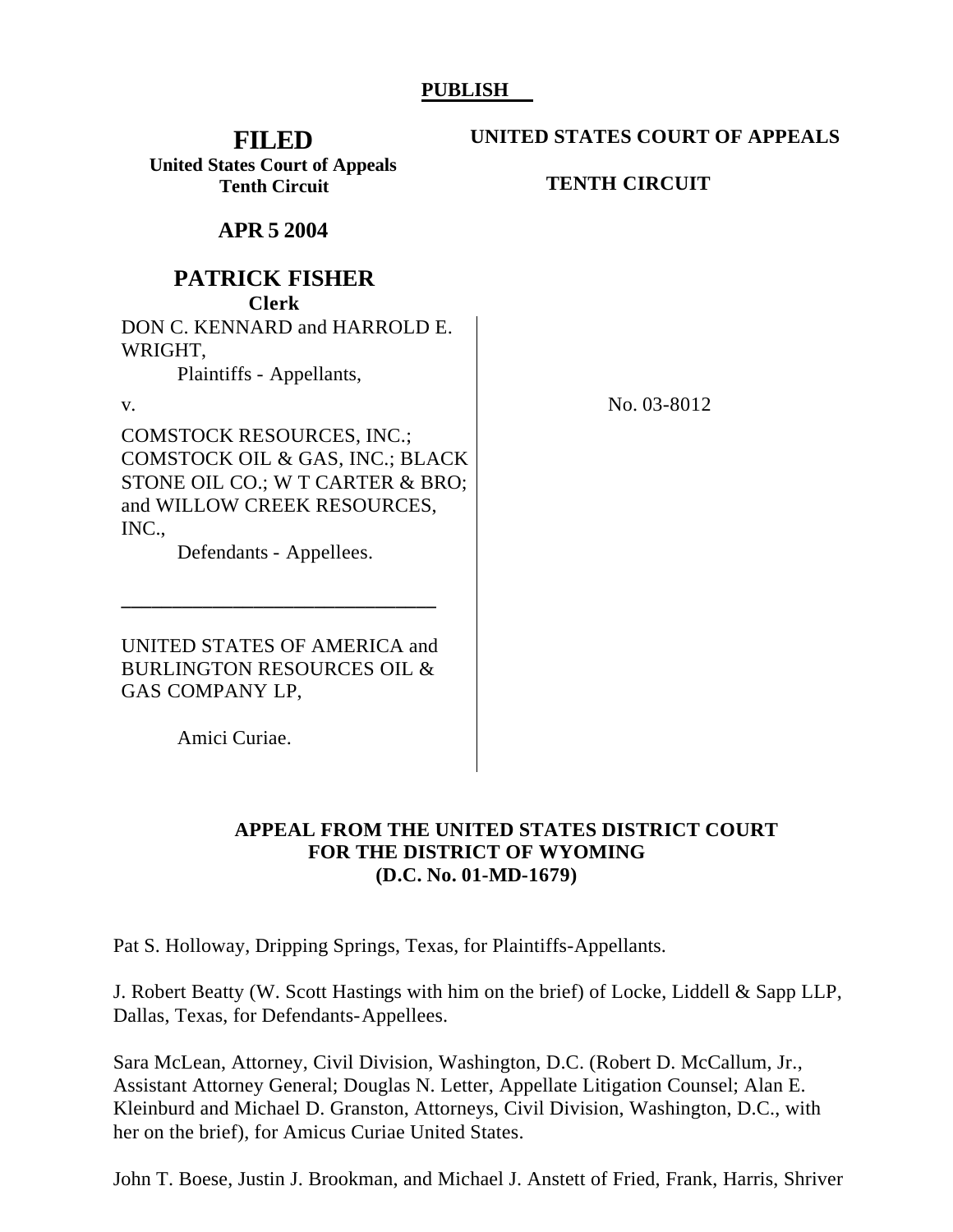& Jacobson, Washington, D.C.; Donald I. Schultz, P.C., of Holland & Hart, LLP, Cheyenne, Wyoming; Craig L. Stahl and Jeffrey T. Kuehnle of Andrews & Kurth LLP, The Woodlands, Texas; and Laura B. Rowe of Hicks, Thomas & Lilienstern, LLP, Houston, Texas, filed a brief for Amicus Curiae Burlington Resources Oil & Gas Co. LP.

Before **EBEL**, **McKAY**, and **LUCERO**, Circuit Judges.

**McKAY**, Circuit Judge.

Appellant Relators Mr. Kennard and Mr. Wright brought this *qui tam* action on behalf of the United States Government against Appellees Comstock Resources, Inc., *et al.*, ("Comstock") pursuant to the False Claims Act, 31 U.S.C. §§ 3729-3730 ("FCA"). The allegations center around oil and gas leases between Comstock and an Indian Tribe. The Indian leases are subject to regulation by the Secretary of the Interior who acts as a fiduciary for the Tribe. Comstock pays royalties owed to the Tribe to the Mineral Management Service ("MMS"), an agency under the Secretary. The MMS is responsible for (1) collecting royalties, (2) ensuring the accuracy of those payments with audits, and (3) remitting the royalty payments to the Tribe.

Relator Wright owned royalty interests in a tract of land near the Indian Tribe's Reservation and had been receiving royalty payments for gas wells located on the property for over twenty-five years. When the operator on Mr. Wright's property sold its lease interests to Comstock, Mr. Wright's royalty payments dropped dramatically. Based on this dramatic drop, Mr. Wright speculated that Comstock was underpaying him and others in the area, including the Tribe.

Mr. Wright contacted Relator Kennard with his information. Relator Kennard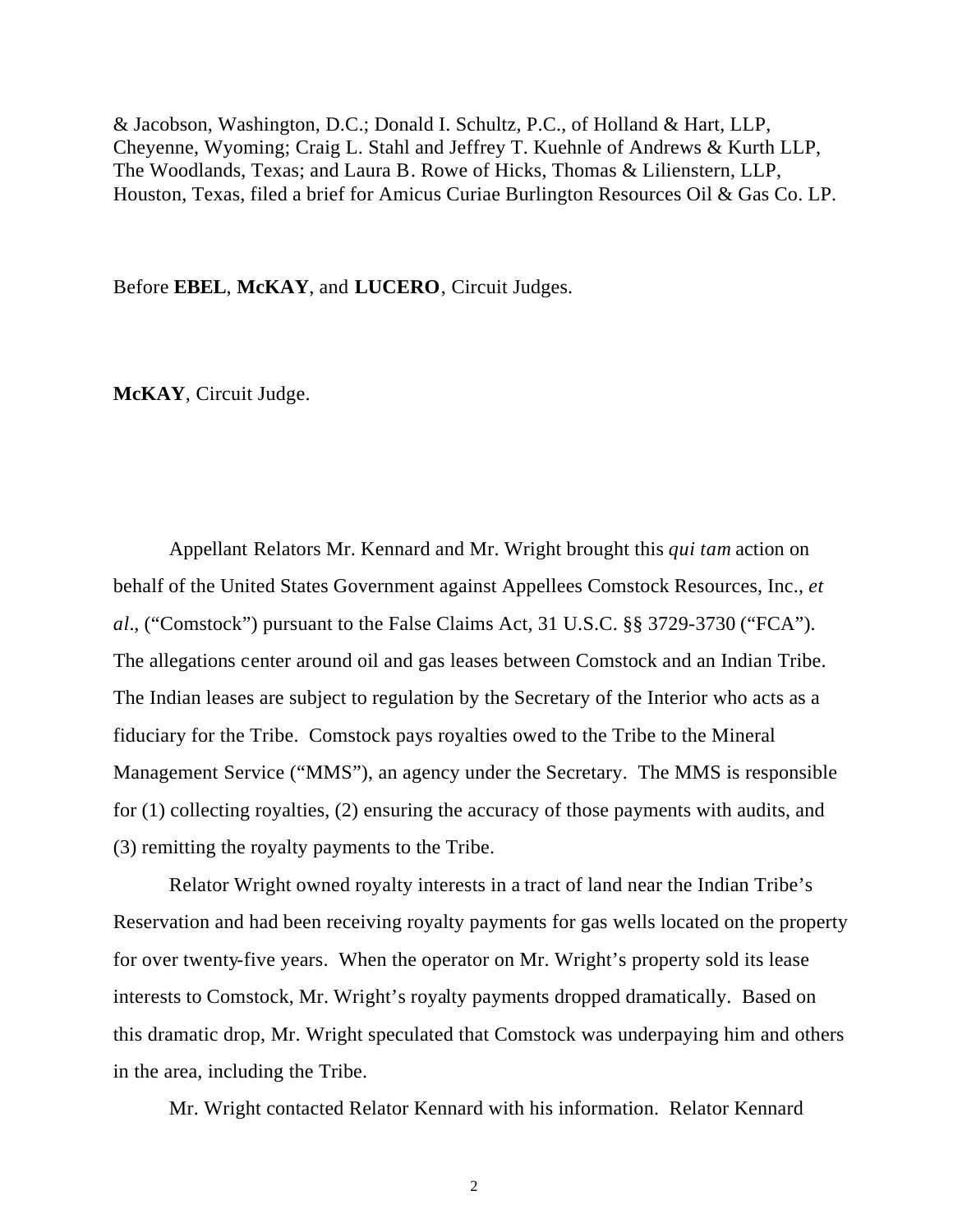researched and investigated public records and discovered that the Indian leases might have expired. Based on the investigation and Relators' extensive oil and gas experience, they concluded that Comstock was underpaying royalties to the Tribe and also that Comstock knew that it was underpaying the Tribe. After consultation with attorneys, Relators concluded that Comstock had committed fraud and violated the FCA. The attorneys, including Mr. Sydow, began drafting a complaint. Relators invited the Tribe to join the suit as co-Relators and the Tribe declined.

On October 21, 1998, Relators sent the required "Disclosure Statement" to the Government to which a yet-unfiled complaint was attached. On October 26, 1998, Mr. Sydow filed suit acting as the Tribe's attorney instead of as Relators' attorney. The following day, Relators filed this suit alleging essentially the same things as the Sydow Complaint. Relators allege that Mr. Sydow essentially stole their information in preparing the Tribe's complaint.

The FCA imposes liability on any person who "knowingly makes, uses, or causes to be made or used, a false record or statement to conceal, avoid, or decrease an obligation to pay or transmit money or property to the Government." 31 U.S.C. § 3729(a)(7). Violators are "liable to the United States Government for a civil penalty of not less than \$5,000 and not more than \$10,000, plus 3 times the amount of damages which the Government sustains because of the act of that person." 31 U.S.C. § 3729(a).Pursuant to 31 U.S.C. § 3730, a private individual, known as a relator, "may bring a civil action for a violation of [31 U.S.C. § 3729] for the person and for the United States Government . . . in the name of the Government." 31 U.S.C.  $\S 3730(b)(1)$ . The relator then receives a share of any Government recovery. 31 U.S.C. § 3730(d). The relator's *qui tam* complaint is filed under seal and served on the Government with "a written disclosure of substantially all material evidence and information" in the relator's possession. 31 U.S.C. § 3730(b)(2). The Government may then either choose to intervene and take over litigation or decline to intervene, "in which case the person bringing the action shall have the right to conduct the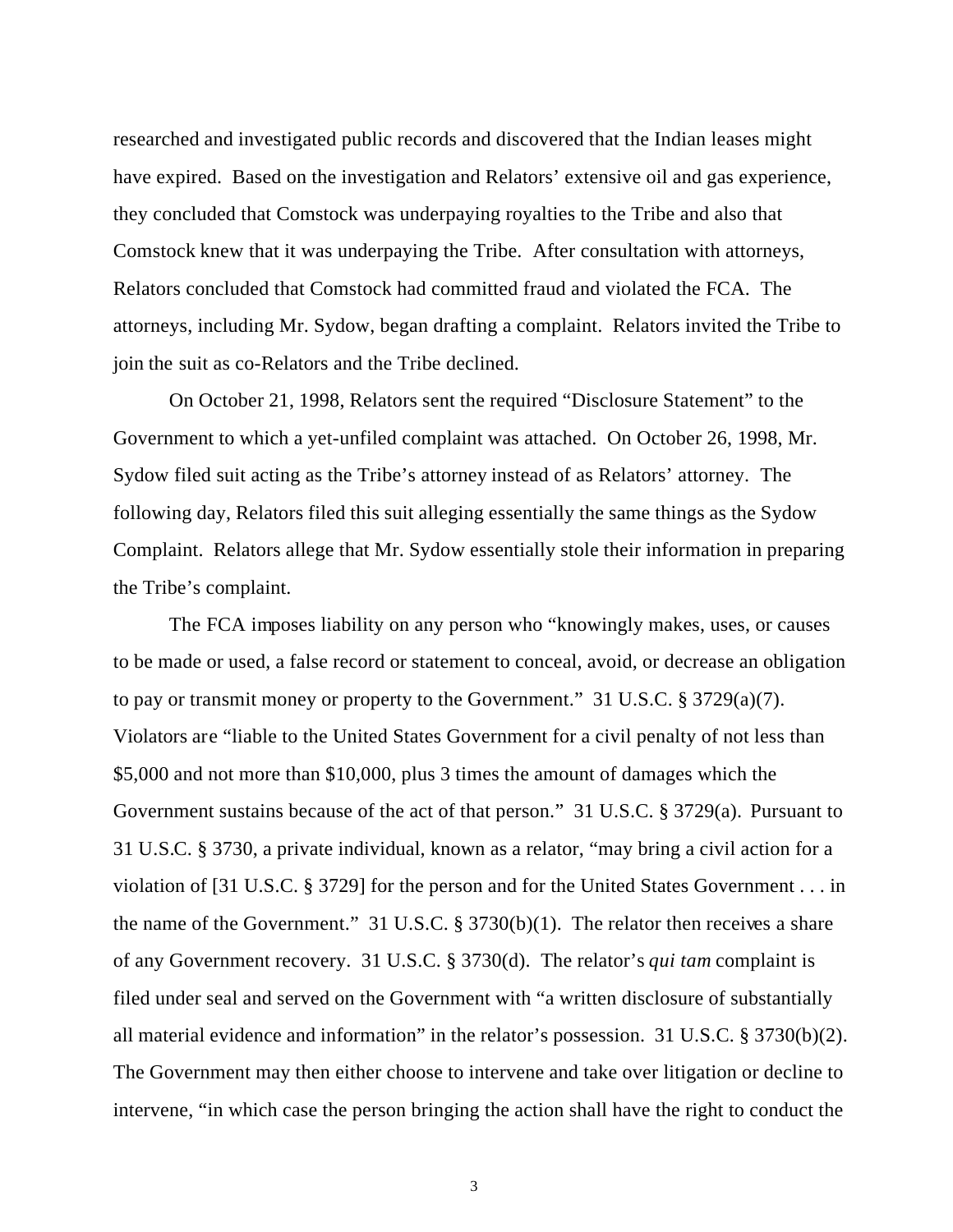action." 31 U.S.C. § 3730(b)(2), (4).

In the instant case, the district court dismissed Relators' FCA *qui tam* complaint for lack of subject matter jurisdiction pursuant to 31 U.S.C. § 3730(e)(4)(A) which provides: No court shall have jurisdiction over an action under this section based upon the public disclosure of allegations or transactions in a criminal, civil, or administrative hearing, in a congressional, administrative, or Government Accounting Office report, hearing, audit, or investigation, or from the news media, unless the action is brought by the Attorney General or the person bringing the action is an original source of the information. On appeal, we are asked to decide whether the district court erred in dismissing Relators' complaint for lack of subject matter jurisdiction on grounds that (1) the current action was barred because of a prior public disclosure and (2) Relators did not qualify as an original source. We review *de novo* the district court's dismissal of Relators' FCA *qui tam* action for lack of subject matter jurisdiction. United States ex rel. Ramseyer v. Century Healthcare Corp., 90 F.3d 1514, 1518 (10th Cir. 1996) ("review of the district court's dismissal under the FCA jurisdictional bar is plenary" because "the jurisdictional question is necessarily intertwined with the merits.").

Application of the 31 U.S.C. § 3730(e)(4) jurisdictional bar requires a four-step inquiry:

> (1) whether the alleged "public disclosure" contains allegations or transactions from one of the listed sources; (2) whether the alleged disclosure has been made "public" within the meaning of the False Claims Act; (3) whether the relator's complaint is "based upon" this public disclosure; and, if so, (4) whether the relator qualifies as an "original source."

United States ex rel. Hafter v. Spectrum Emergency Care, 190 F.3d 1156, 1161 (10th Cir. 1999) (quoting United States ex rel. Fine v. MK-Ferguson Co., 99 F.3d 1538, 1544 (10th Cir. 1996). "A court should address the first three public disclosure issues first. Consideration of the fourth, 'original source' issue is necessary only if the court answers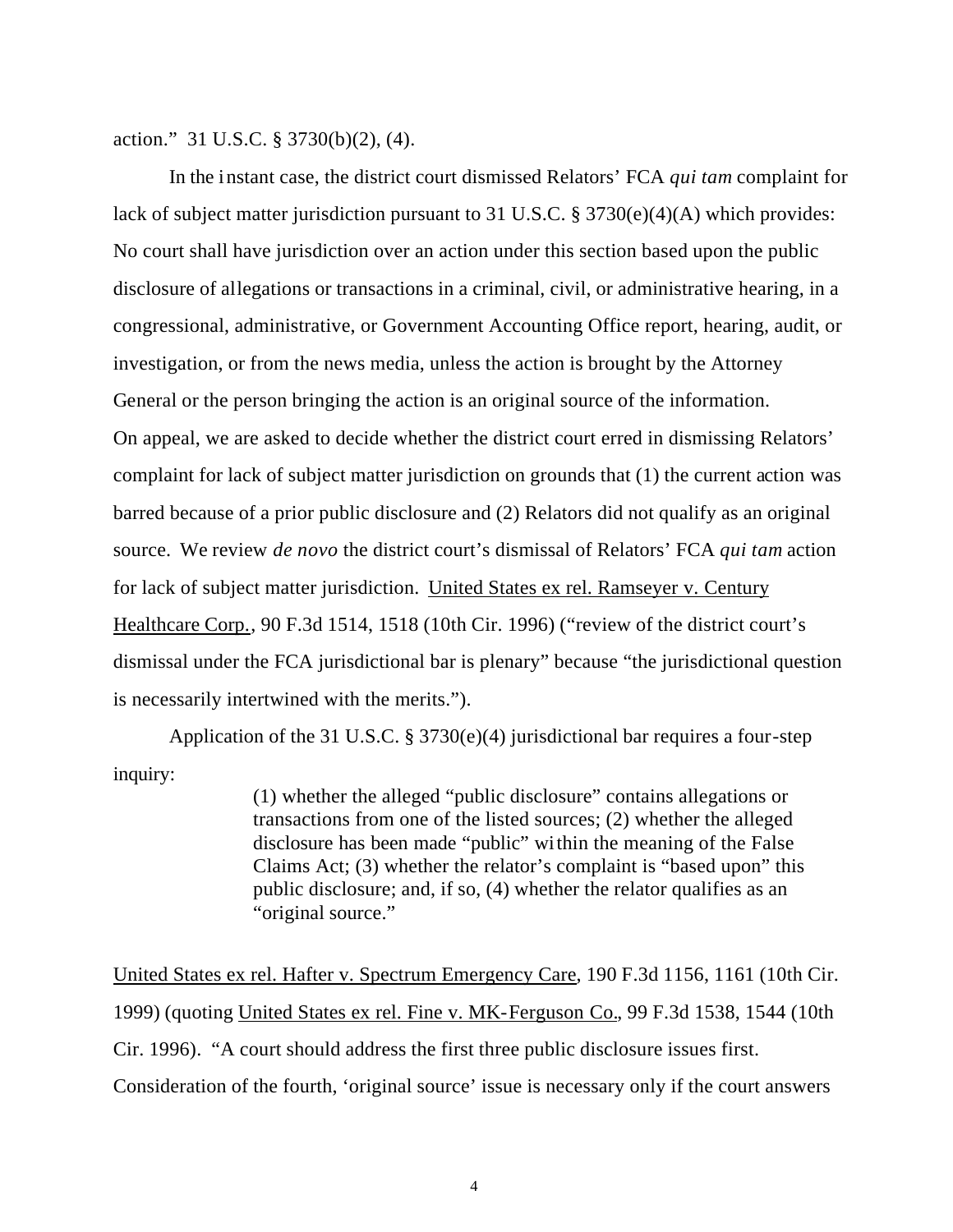the first three questions in the affirmative." Id. Therefore, we must first address whether the Sydow Complaint operated as a public disclosure which would operate to bar the current action unless Relators are an original source.

Relators argue strenuously that because Mr. Sydow allegedly unethically used their information in drafting his complaint for the Tribe that this court should not validate that fraud. However, we are constrained by the law as it is written. The jurisdictional bar in 31 U.S.C. § 3730(e)(4) does not contemplate an exception to public disclosure unless the person is an original source. The remedy for the alleged conversion of information in this case lies elsewhere.Section 3730(e)(4) operates to satisfy the dual goals of "avoidance of parasitism and encouragement of legitimate citizen enforcement actions." United States ex rel. Springfield Terminal Ry. Co. v. Quinn, 14 F.3d 645, 651 (D.C. Cir. 1994). "Consistent with these purposes, we believe the threshold 'based upon' analysis is intended to be a quick trigger for the more exacting original source analysis." United States ex rel. Precision Co. v. Koch Indus., Inc., 971 F.2d 548, 552 (10th Cir. 1992). Once a public disclosure is made, even if by somewhat nefarious means, "no person other than the Government may intervene or bring a related action based on the facts underlying the pending action."31 U.S.C. § 3730(b)(5).

In the instant case, the alleged public disclosure is the Sydow Complaint. Civil hearings are specifically referenced in 31 U.S.C. § 3730(e)(4)(A). Section  $3730(e)(4)$  lists "[(1)] a criminal, civil, or administrative hearing, [(2)] a congressional, administrative, or Government Accounting Office report, hearing, audit, or investigation, [or (3)] the news media" as sources available for public disclosure. We have repeatedly held that prior civil actions are public disclosures under the FCA. Precision, 971 F.2d at 553-54; see also United States ex rel. King v. Hillcrest Health Ctr., Inc., 264 F.3d 1271, 1279 (10th Cir. 2001); Hafter, 190 F.3d at 1161 n.6. Additionally, "every court of appeal to have addressed the question has held that any information disclosed through civil litigation and on file with the clerk's office should be considered a public disclosure ...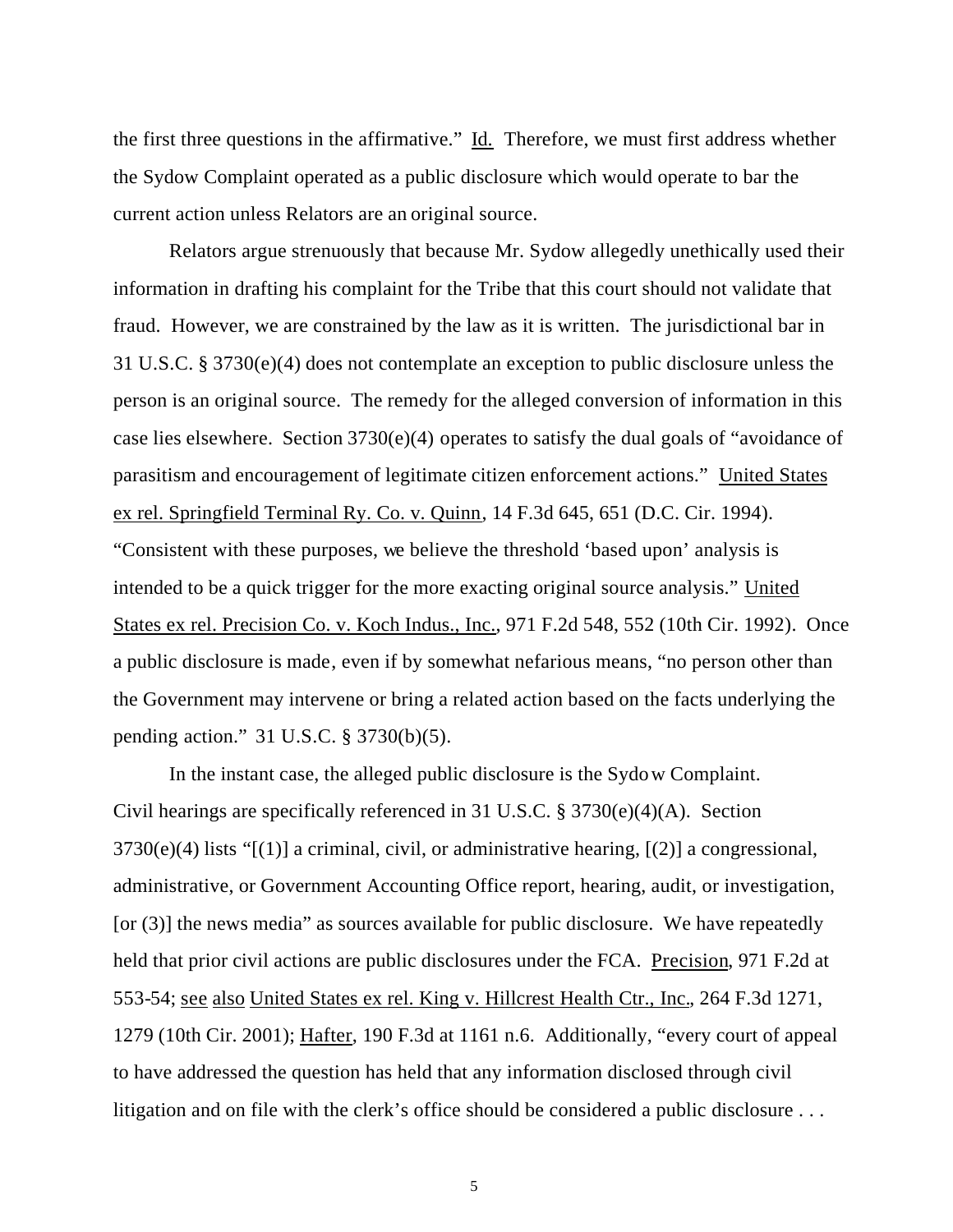for purposes of section 3730(e)(4)(A)." Ramseyer, 90 F.3d at 1519 n.3 (quoting United States v. Northrop Corp., 59 F.3d 953, 966 (9th Cir. 1995)) (internal quotations omitted). The filing of the Sydow Complaint commenced a civil action on behalf of the Tribe against Comstock. Thus, the first of the threshold inquiries, whether the alleged public disclosure contains allegations or transactions from one of the listed sources, is satisfied.

We must next address whether the alleged disclosure has been made public within the meaning of the FCA. Relators argue that because the disclosure in this case was only made to a single Government filing clerk who stamped the Sydow Complaint, no public disclosure occurred. This argument is unpersuasive. Section 3730(e)(4) operates as a "quick trigger." Precision, 971 F.2d at 552. Once a complaint is filed, a civil action has commenced and public disclosure has occurred. There is no requirement that a certain number of people read or receive the information. Relators rely on United States ex rel. Holmes v. Consumers Ins. Group, 318 F.3d 1199, 1204-05 (10th Cir. 2003) (en banc), in which we held that the allegations "must have been made known to the public through some affirmative act of disclosure." However, disclosure to a single filing clerk was enough in the instant case because the filing of the civil action in itself was the affirmative act of disclosure. It is not necessary that the filing clerk or any member of the public read the complaint. Additionally, in Holmes we specifically held that a public disclosure can occur to a single person. 318 F.3d at 1206 n.5.

Relators' argument that providing a complaint to the Government in advance of filing immunizes a relator from the operation of the FCA's public disclosure bar is similarly misdirected. Section 3730(e)(4) does not contain an exception for complying with the mandatory jurisdictional requirements of  $\S 3730(b)(2)$ .<sup>1</sup>Id. Additionally,

<sup>1</sup>Section 3730(b)(2) provides:

l

A copy of the complaint and written disclosure of substantially all material evidence and information the person possesses shall be served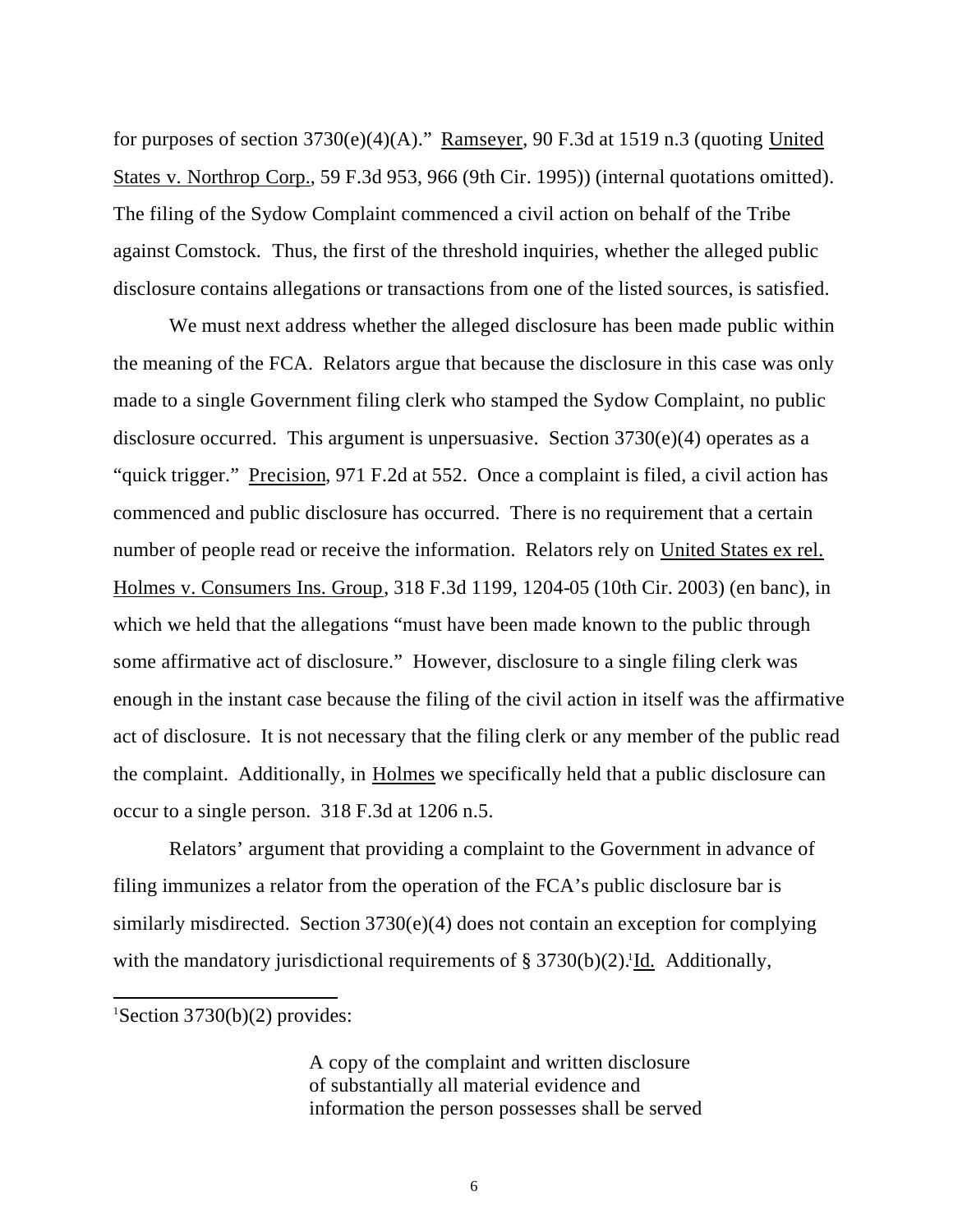disclosure to the Government through § 3730(b)(2) is not a public disclosure contemplated by § 3730(e)(4). As discussed above, § 3730(e)(4) specifically lists the following sources as avenues for public disclosure:  $[(1)]$  "a criminal, civil, or administrative hearing,  $[(2)]$  a congressional, administrative, or Government Accounting Office report, hearing, audit, or investigation, or [(3)] the news media." "[I]n order to be publicly disclosed, the allegations or transactions upon which a *qui tam* suit is based must have been made known *to the public* through some affirmative act of disclosure." Ramseyer, 90 F.3d at 1519 (emphasis added). This requirement clearly contemplates that the information be in the public domain in some capacity and the Government is not the equivalent of the public domain.

The first two inquiries being answered in the affirmative, we then ask whether Relators' complaint is based upon the public disclosure. "The test is whether 'substantial identity' exists between the publicly disclosed allegations and the *qui tam* complaint." MK-Ferguson, 99 F.3d at 1546 (10th Cir. 1996) (quoting Precision, 971 F.2d at 553-54). Relators have conceded that the complaints at issue are substantially similar. See Aplt. Br. at 17. <sup>2</sup>Aplt. Br. at 17 (quoting Aplt. App., Vol. II, at 493) (internal quotations omitted).

l

on the Government pursuant to Rule 4(d)(4) of the Federal Rules of Civil Procedure. The complaint shall be filed in camera, shall remain under seal for at least 60 days, and shall not be served on the defendant until the court so orders. The Government may elect to intervene and proceed with the action within 60 days after it receives both the complaint and the material evidence and information.

<sup>2</sup>Relators certainly have no quarrel with the findings of the court below that [t]he factual situation giving rise to the allegations is identical in each complaint[, and] the language detailing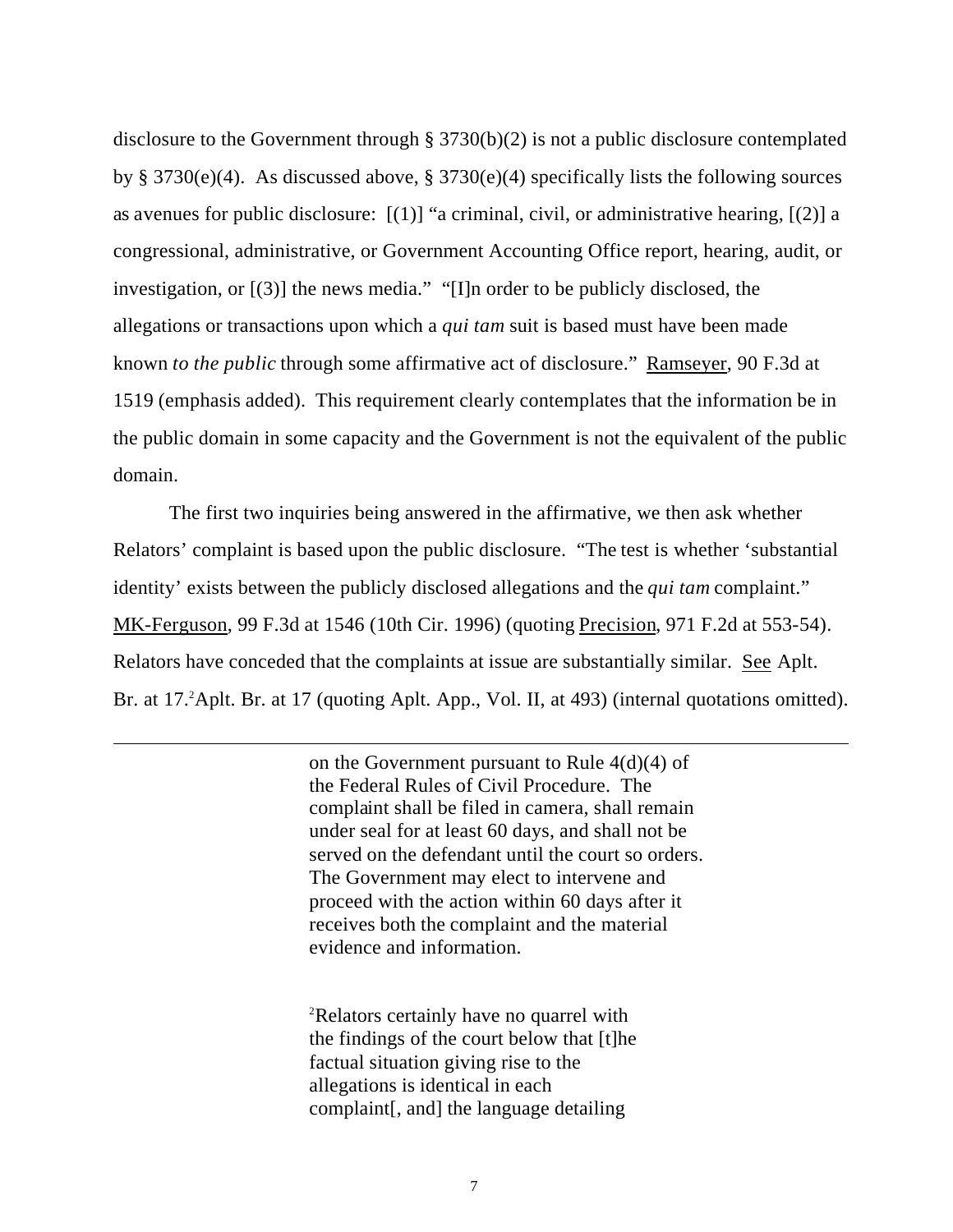the alleged fraud in each complaint only varies slightly.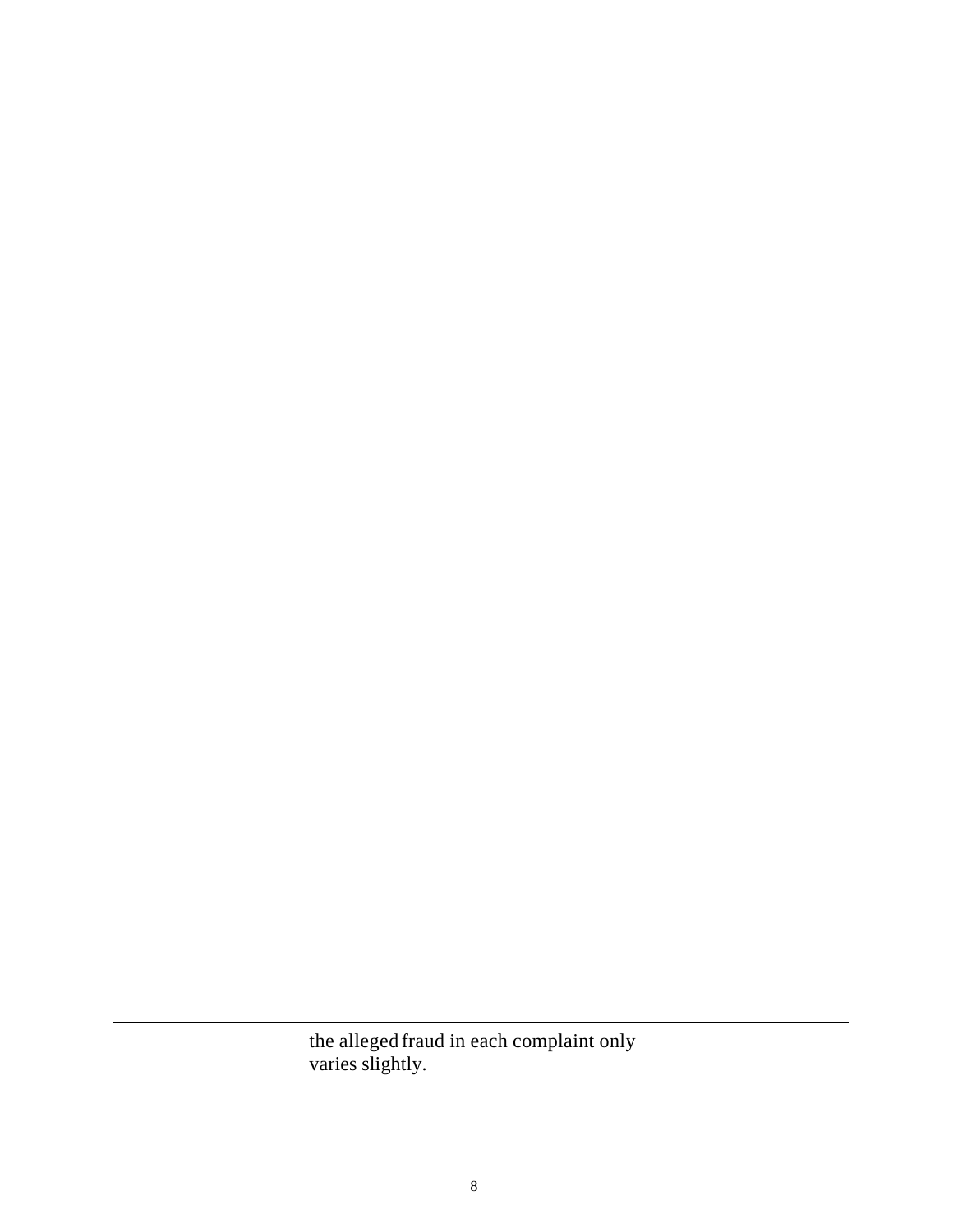We find no merit in Relators' argument that because the Sydow Complaint was allegedly based solely and exclusively on Relators' information and complaint that it is impossible for Relators' complaint to be based upon the Sydow Complaint. "'Based upon,' in 31 U.S.C. § 3730(e)(4)(A), means 'supported by.'" MK-Ferguson, 99 F.3d at 1545 (quoting Precision, 971 F.2d at 552). Whether Relators' *qui tam* complaint was already drafted when the Sydow Complaint was filed is irrelevant. A relator need not have learned of the basis for the *qui tam* action from the public disclosure for its action to be considered based upon that public disclosure if the allegations are substantially similar. United States ex rel. Fine v. Advanced Sciences, Inc., 99 F.3d 1000, 1006 n.4 (10th Cir. 1996) (court rejected argument that because relator's discovery of alleged fraud occurred prior to public disclosure, complaint could not be based upon the later-occurring public disclosure); see also MK-Ferguson, 99 F.3d at 1546. Therefore, the first three steps of the 31 U.S.C. § 3730(e)(4) jurisdictional bar are satisfied and the Sydow Compl aint operated as a public disclosure.<sup>3</sup>

Since we hold that the Sydow Complaint was a public disclosure, we must now address the fourth step – whether Relators were an original source. Section  $3730(e)(4)(B)$ defines original source as "an individual that has direct and independent knowledge of the information on which the allegations are based and has voluntarily provided the information to the Government before filing an action under this section which is based on the information." See also United States ex rel. Stone v. Rockwell Int'l Corp., 282 F.3d 787, 802-03 (10th Cir. 2002). "Direct and independent knowledge is knowledge marked by the absence of an intervening agency . . . [and] unmediated by anything but the relator's own labor." Hafter, 190 F.3d at 1162 (internal quotations and citations omitted).

<sup>3</sup>There is no merit in Comstock's argument that disclosure of information to the Tribe was a former public disclosure. Disclosures of actions that, at the time, were not contained in any of the sources enumerated in 31 U.S.C.  $\S 3730(e)(4)(A)$  are not public disclosures.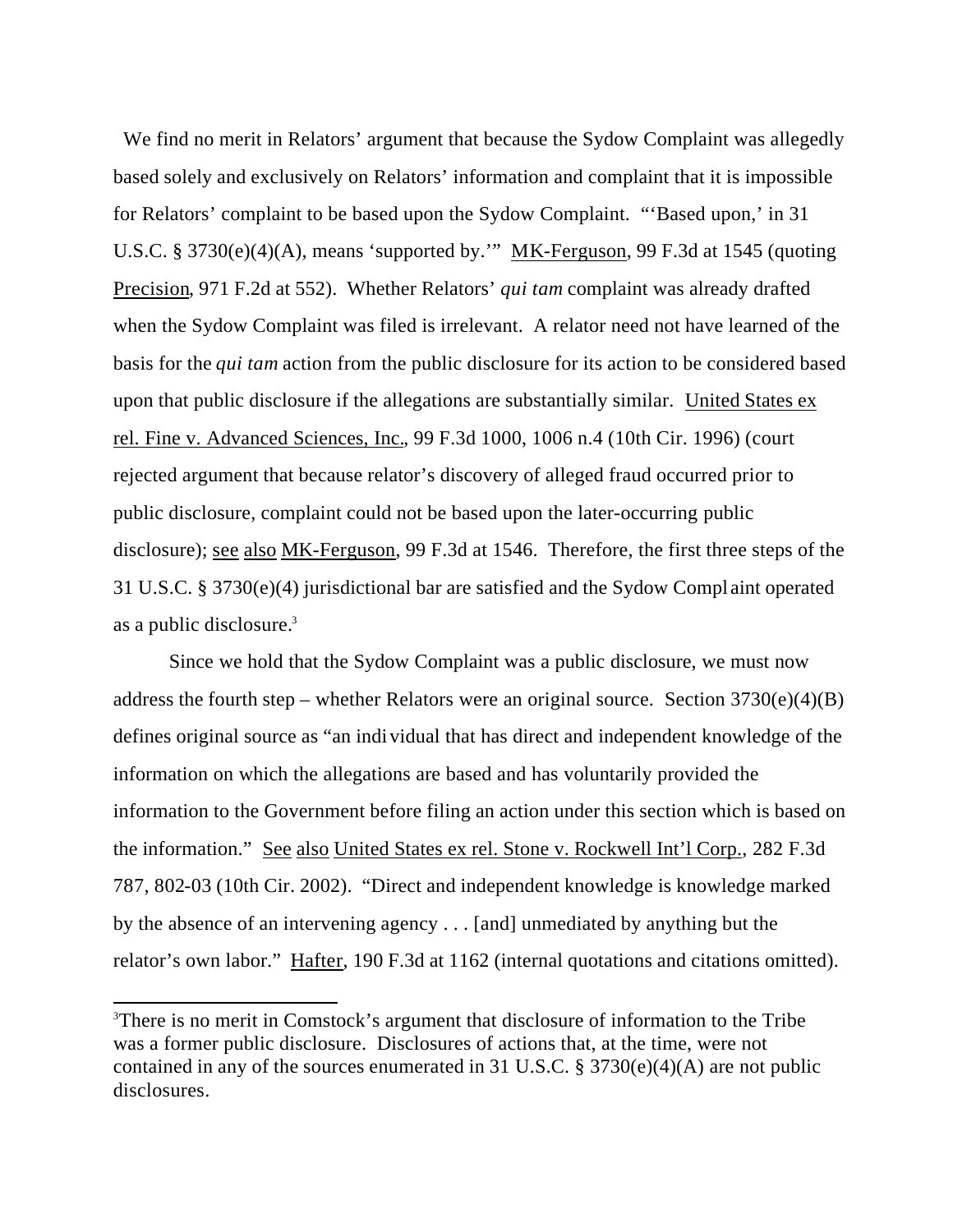The burden is on the relator to show that he is an original source. Stone, 282 F.3d at 800. To meet this burden, a relator must provide more than an "unsupported, conclusory allegation" to show that he is an original source. Id. (quoting Hafter, 190 F.3d at 1162).

Comstock argues that Relators were not an original source because: (1) Relators did not possess substantive information about the particular fraud, (2) they were not insiders of Comstock or the Tribe, and (3) they relied on public records. Thus, Comstock asserts that Relators merely conducted background research and relied on their own expertise to speculate that Comstock had defrauded the Government. We will address each contention in turn.

Comstock's first assertion, that Relators did not possess information about the particular fraud, has no basis in Tenth Circuit precedent. Knowledge of the actual fraudulent conduct is not necessary. See Stone, 282 F.3d at 803. A relator "need only possess 'direct and independent knowledge of the *information on which the allegations are based*.'" Id. (quoting 31 U.S.C. § 3730(e)(4)(B)) (emphasis in original). A "relator need not . . . have in his possession knowledge of the actual fraudulent conduct itself; knowledge 'underlying or supporting' the fraud allegation is sufficient." Id. (quoting Hafter, 190 F.3d at 1162). Thus, the fact that Relators did not have knowledge of the actual alleged fraudulent submissions to the Government cannot disqualify them as an original source.

Comstock's second contention, that Relators were not insiders of either Comstock or the Tribe, is also without merit. Our review of the relevant case law revealed no requirement that a relator be a corporate insider. Additionally, we can think of no valid reason for creating such a restriction.

The third contention, that Relators relied on public records, deserves more attention. We have not and will not adopt any bright-line rule disqualifying a relator as an original source when the relator examines public records. However, the degree and character of such reliance is necessarily deserving of our attention. A mere compilation of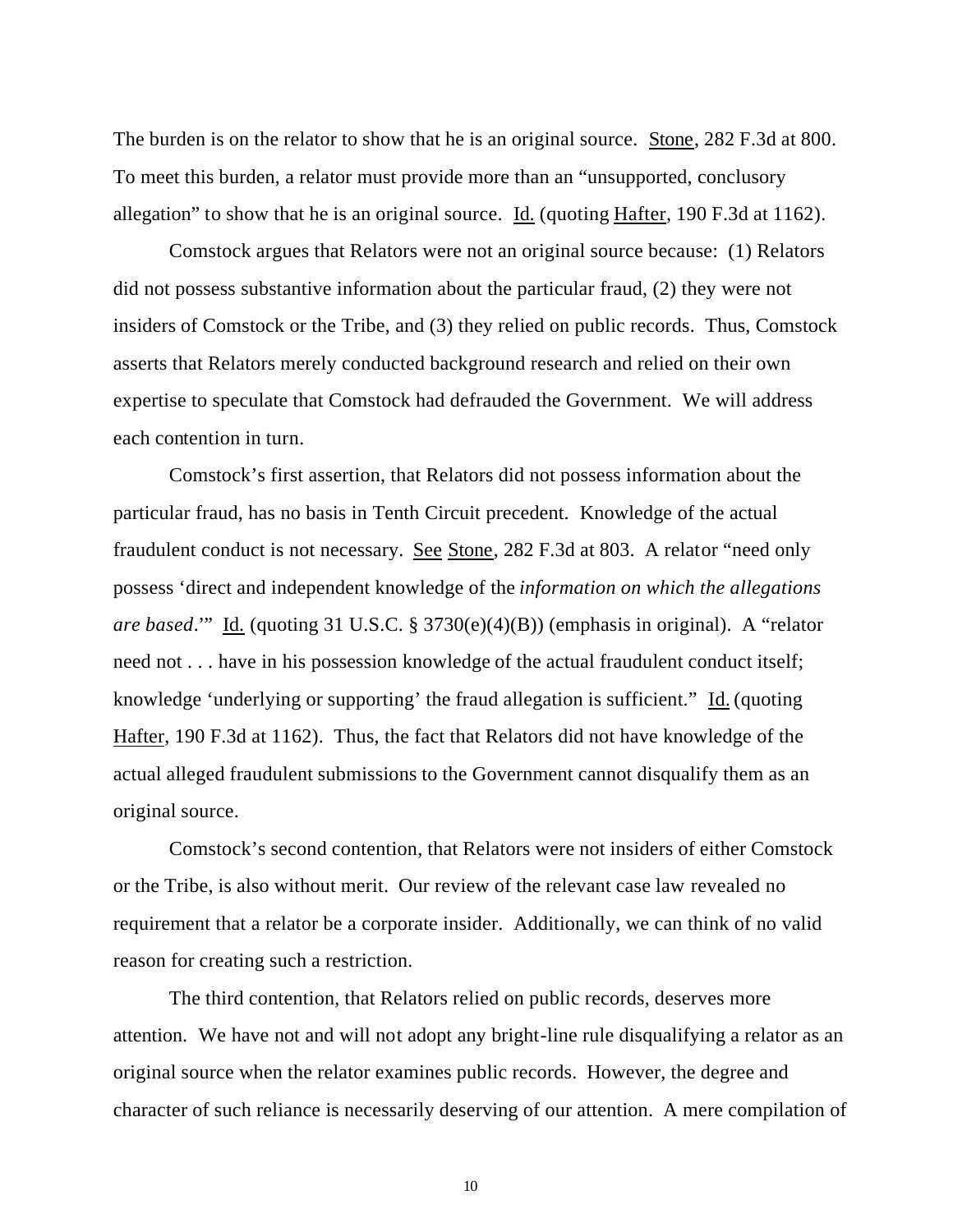documents or reports already in the public domain will not allow a relator to qualify as an original source. However, a complete and thorough investigation of a fraud on the Government will likely necessarily involve some review of contracts, documents, or other information in the public domain. It is the character of the relator's discovery and investigation that controls this inquiry.

On one end of the spectrum, there are several cases that define an action based solely on the labor of others. In United States ex rel. Findley v. FPC-Boron Employees' Club, the Court of Appeals for the Federal Circuit held that "[a] relator's ability to recognize the legal consequences of a publicly disclosed fraudulent transaction does not alter the fact that the material elements of the violation have already been publicly disclosed." 105 F.3d 675, 688 (D.C. Cir. 1997). The court further stated that "[i]f a relator merely uses his or her unique expertise or training to conclude that the material elements already in the public domain constitute a false claim, then a *qui tam* action cannot proceed." Id.; see also MK- Ferguson, 99 F.3d at 1548 (concluding plaintiff did not qualify as original source because his complaint merely tracked an audit report; he neither observed nor discovered the purported fraud); United States ex rel. Fine v. Sandia Corp., 70 F.3d 568, 572 (10th Cir. 1995) (public disclosure of material elements of fraud bars *qui tam* action even if disclosure itself does not allege wrongdoing because FCA does not require allegations to have statutory basis); United States ex rel. Aflatooni v. Kitsap Physicians Serv., 163 F.3d 516, 526 (9th Cir. 1999) (relator who offered only speculation and conjecture that defendant committed alleged fraud did not qualify as original source). Thus, when a relator's *qui tam* action is based solely on *material elements* already in the public domain, that relator is not an original source.

Similarly, in United States ex rel. Kreindler & Kreindler v. United Technologies Corp., the Second Circuit held that an attorney who participated in the initial litigation on which his *qui tam* action was based was not an original source. 985 F.2d 1148, 1159 (2d Cir. 1993). The court stated that "[t]he fact that [the relator] conducted some collateral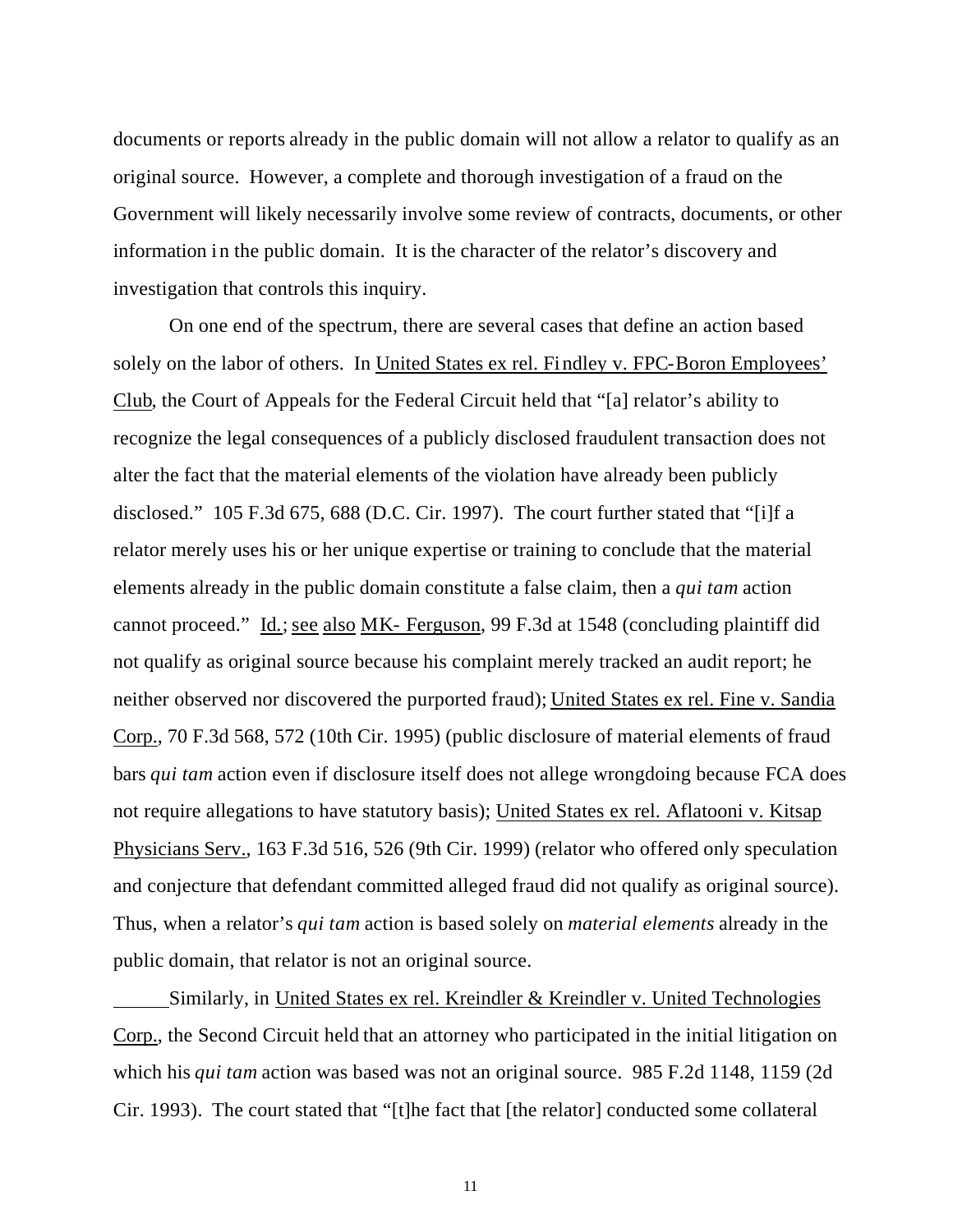research and investigations[,] . . . as would be customary in such litigation, does not establish direct and independent knowledge of the information on which the allegations

are based." Id. (internal quotations omitted). The court further explained: Nor does the fact that [the relator's] background knowledge enabled it to understand the significance of the information acquired . . . make its knowledge independent of the publicly disclosed information. If that were enough to qualify the relator as an original source then a cryptographer who translated a ciphered document in a public court record would be an original source, an unlikely interpretation of the phrase.

Id. (internal quotations and citations omitted).

Our case is easily distinguished from both Findley and Kreindler. Unlike the relator in Findley, Relators in our case did not merely attach a legal label to a fraud already noticed in the public domain. While "relator Findley's complaint merely echoe[d] publicly disclosed, allegedly fraudulent transactions," id., Relators in our case conducted their own investigation and crafted their own claim of the fraud on the Government. Additionally, unlike the relator in Kreindler, Relators in our case cannot be compared to mere cryptographers who translated a document. Nor can they be compared to an attorney who took someone else's labor and investigation and gave it legal meaning. While some of the information discovered by Relators was in the public domain, Relators did not merely label or translate an already publicly disclosed fraud.

On the other end of the spectrum, our case parallels the court's statement in Springfield where "[the relator] started with innocuous public information [and] completed the equation with information independent of any preexisting public disclosure." 14 F.3d at 657. Relator Wright did not refer to, examine, or rely on any public records. He relied exclusively on his own personal, private royalty records and statements from Comstock and other oil companies. He noticed that when Comstock took over the lease on one of his properties, his royalty payments dropped dramatically.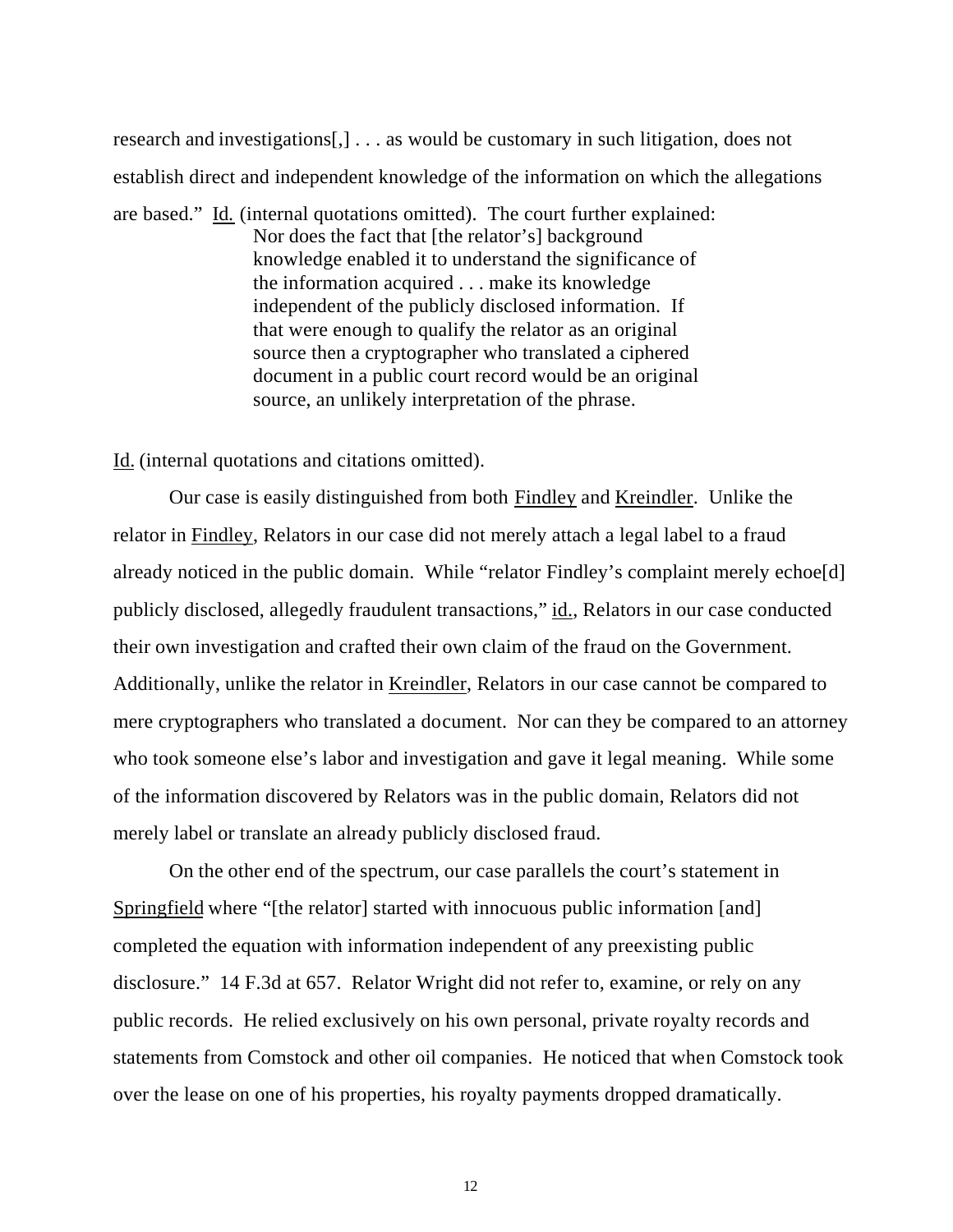Relator Kennard did examine public records in the course of his independent investigation at the Railroad Commission of Texas and the Texas General Land Office to support the discovery of the alleged fraud. However, many investigations of fraud on the Government will necessarily involve a review of the relevant and publicly available Government contracts out of which the fraud claim arises. Mr. Kennard did not merely compile statistics; he did his own research and investigation. He did not rely on a Government report dealing with the allegations and transactions on which the current *qui tam* action is based because no such document exists.

The district court concluded that "Relators have merely compiled public information and because of their education and background were able to speculate that [Comstock] underpaid [] royalties." Aplt. App. at 498. We disagree. In its determination, the district court relied heavily on the fact that Relators were not members of the Tribe or insiders of Comstock, a concern we deem irrelevant to the current inquiry. The district court further relied on the fact that Relators used documents already in the public domain during their investigation. However, in the instant case, Relators' claim did not derive from a third party's research and investigation. Relators discovered the alleged fraud and Relators conducted the investigation. Our concern discussed in Hafter of the necessity to "weed out parasitic plaintiffs who offer only secondhand information, speculation, background information or collateral research" is not implicated in this case. 190 F.3d at 1162-63. There must be some consideration to the availability of the information and the amount of labor and deduction required to construct the claim. Relators sorted through relatively obscure public documents and, together with personal royalty records, used these documents to discover and support their claim of the alleged fraud. It is important to note that none of the public documents disclosed the alleged fraud. It was only through independent investigation, deduction, and effort that Relators discovered the alleged fraud. Relators "ha[d] direct and independent knowledge of the fraud allegedly committed [since they are] the [people] responsible for ferreting it out in the first place." Holmes, 318 F.3d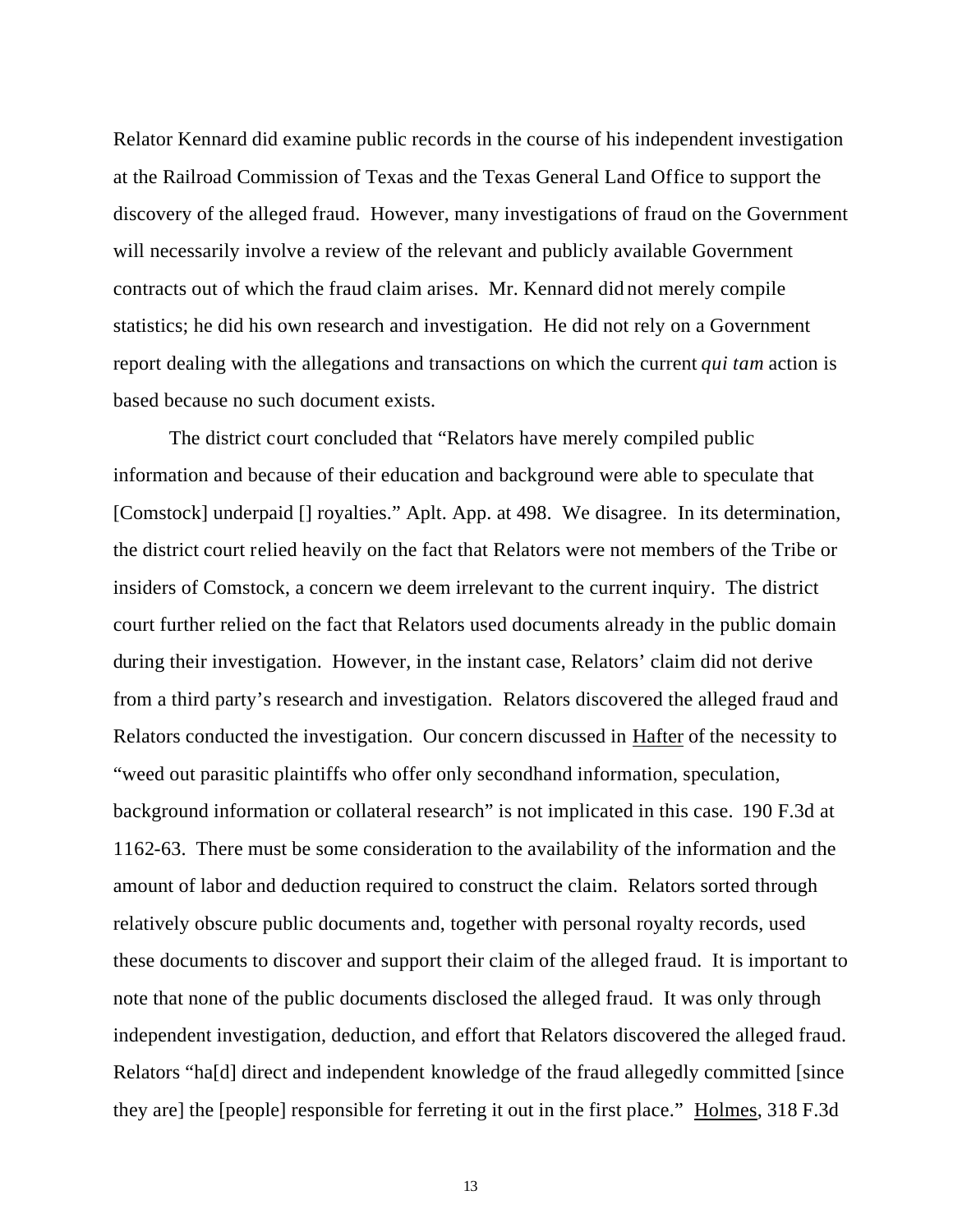at 1207. Relators were not just assemblers of information. This case would not exist but for Relators sniffing it out. Through discovery and deduction, Relators ferreted out the alleged fraud in this case and must, therefore, qualify as an original source.

Comstock also argues that Relators are factually incorrect in their claim of fraud on the Government. However, whether the "claim is ultimately flawed on the merits is an analytically distinct question from the one mandated by the FCA for establishing jurisdiction." Stone, 282 F.3d at 803. Thus, a "relator need only show that he possessed direct and independent knowledge of the information on which his claim is based, not that his claim is factually correct." Id.

We will briefly address Comstock's alternative argument that the FCA's *qui tam* provision does not authorize a relator to sue based upon losses allegedly suffered by an Indian Tribe. This argument is unsupported by the text of 31 U.S.C. § 3729(a)(7). "As in all cases involving statutory construction, our starting point must be the language employed by Congress, . . . and we assume that the legislative purpose is expressed by the ordinary meaning of the words used." Holmes, 318 F.3d at 1208. Section  $3729(a)(7)$ <sup>4</sup>(emphasis added). provides that "a false record or statement to conceal, avoid,

l

Any person who . . . knowingly presents, or causes to be presented, to an officer or employee of the United States Government or a member of the Armed Forces of the United States a false or fraudulent claim for payment or approval . . . is liable to the United States Government for a civil penalty of not less than \$5,000 and not more than \$10,000, plus 3 times the amount of damages which the Government sustains because of the act of that person . . . .

Section 3729(a)(1) requires the existence of a "claim." Relying mostly on the word claim, some courts interpreting  $\S 3729(a)(1)$  have held that this provision requires a showing of

<sup>&</sup>lt;sup>4</sup>Amicus Curiae Burlington Resources Oil & Gas Co.'s cites to cases involving § 3729(a)(1) are inapposite because the plain language of the statutes is distinctly different. Section 3729(a)(1) provides: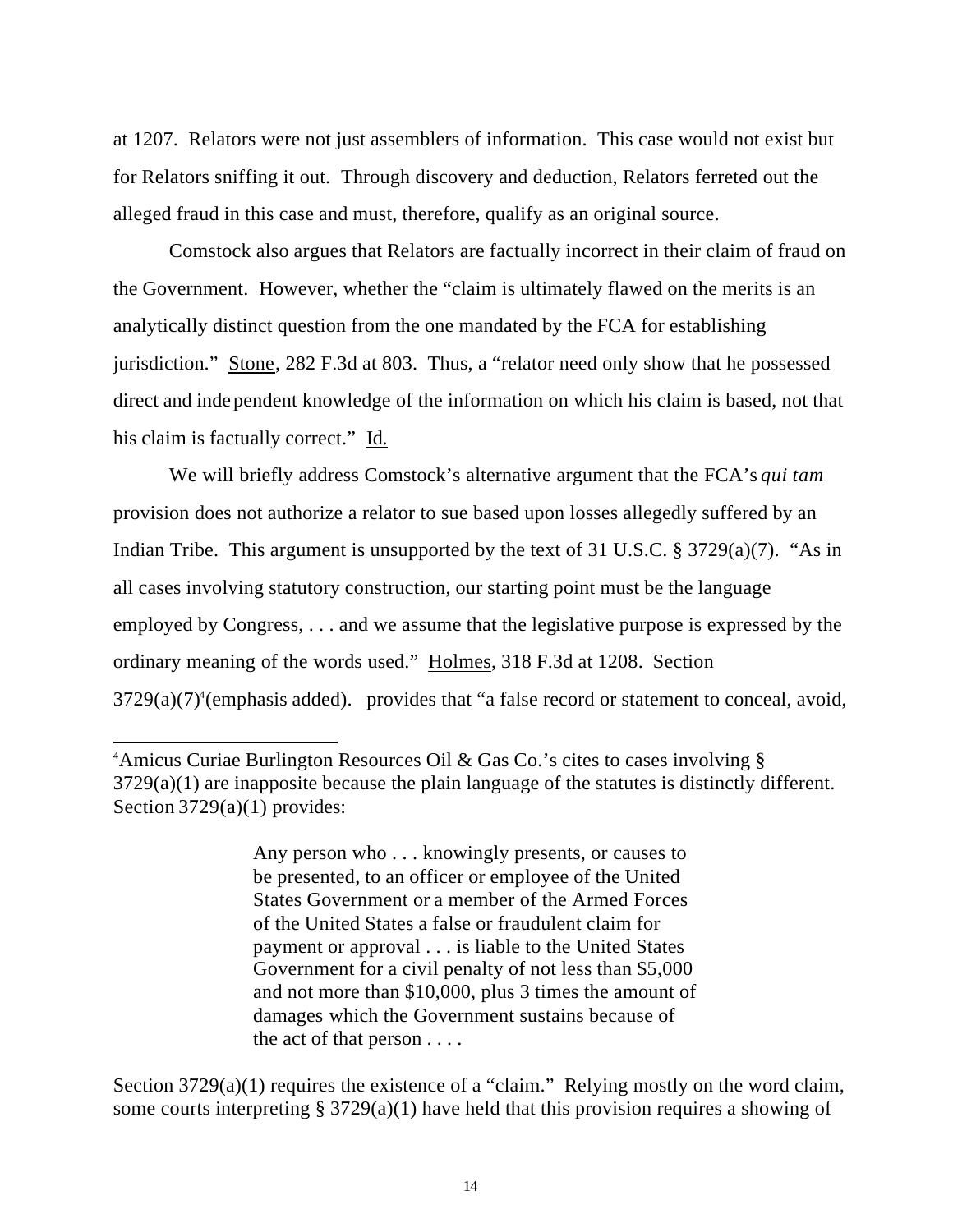or decrease an obligation to pay or transmit money . . . to the Government" is actionable. Thus, the text broadly encompasses the fraud on the Government that occurs when a person or entity makes a false statement to the Government in order to decrease an obligation to *transmit* money to the Government. The *transmission* of funds to the Government is enough; there is no requirement in the text that the Government have an ongoing interest in the funds or that the Government itself suffer a loss. Additionally, transmit is defined as "to cause to go or be conveyed to another person or place: SEND." Webster's Third New International Dictionary 2429 (1986). Neither the text of § 3729(a)(7) nor the definition of transmit encompasses a necessary beneficial interest in the funds or a requirement about how the funds are to be used or disbursed. Therefore, what the Government does with the royalties after they are deposited in the Treasury is of no consequence in the context of a *qui tam* suit.

Comstock's argument that the FCA does not authorize Relators to sue on behalf of the Tribe misstates the issue because a *qui tam* suit is on behalf of the Government, not the Tribe.<sup>5</sup>

actual or potential loss to the Government. See, e.g., Hutchins v. Wilentz Goldman & Spitzer, 253 F.3d 176, 184 (3d Cir. 2001) (claims that do not result in economic loss to Government are not within scope of § 3729(a)(1)). Section 3729(a)(7), at issue in the instant case, does not encompass a similar restriction. Instead, it provides that:

l

Any person who . . . knowingly makes, uses, or causes to be made or used, a false record or statement to conceal, avoid, or decrease an obligation to pay or *transmit* money or property to the Government, is liable to the United States Government for a civil penalty of not less than \$5,000 and not more than \$10,000, plus 3 times the amount of damages which the Government sustains because of the act of that person . . . .

 $5$ Additionally, Comstock's argument that 31 U.S.C. § 3730(e)(3) deprived the district court of jurisdiction over this suit on behalf of the Government is incorrect. Comstock can point to no earlier suit by the Government that would trigger the statutory bar. The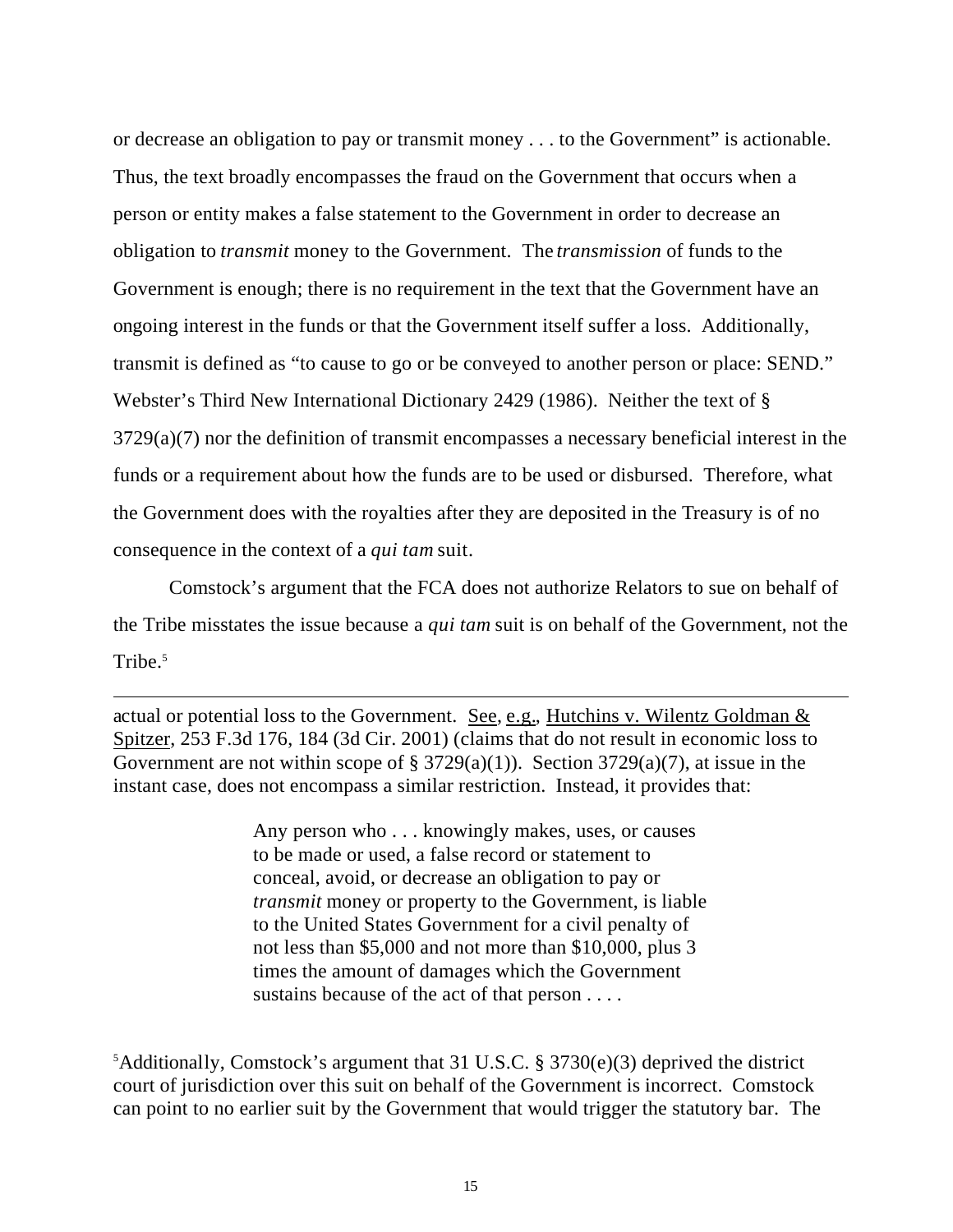Tribe is not the equivalent of the Government.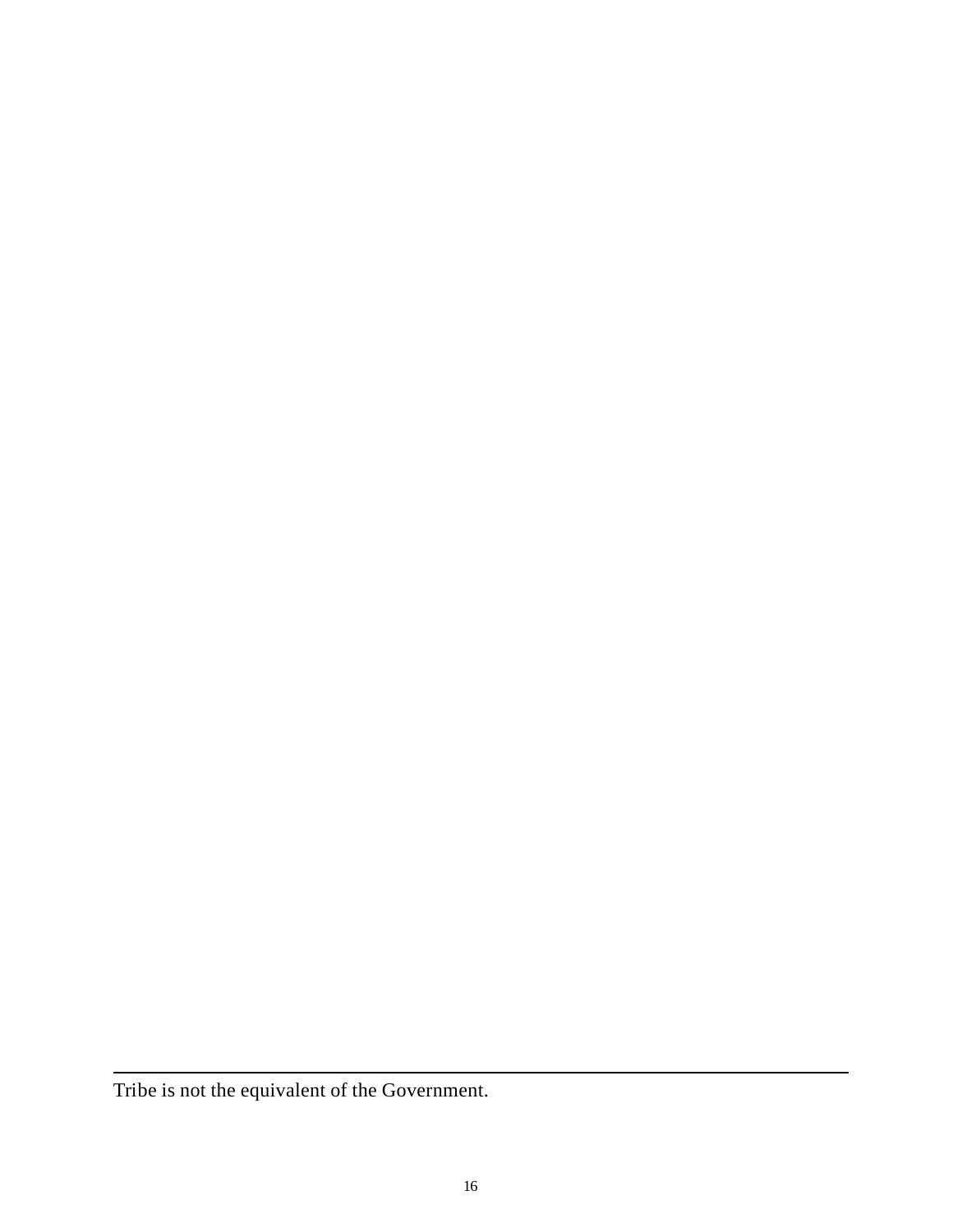A *qui tam* suit is to recover penalties for false statements *to the Government*. Section 3730(b)(1) provides that a private person may bring an action "for the person and for the United States Government . . . in the name of the Government." The fraud is that which occurs when the person or entity makes a false statement to the Government. The fraud at issue is not that which occurs when the Indian Tribe receives less royalties than those which are due pursuant to the lease. While this suit relates to leases between Comstock and the Tribe, it is an action on behalf of Relators and the Government to redress an alleged fraud on the Government.

The mineral royalties at issue are paid to the Mineral Management Service of the United States Department of the Interior. Royalty payments due on Indian leases must be paid "in the time and manner as may be specified by the Secretary [of the Department of the Interior]." 30 U.S.C. § 1712(a). Royalties owed on Indian Tribe leases must be transmitted to "the MMS or such other party as may be designated." 25 C.F.R. § 211.40. Indian lessees like Comstock must report to the MMS the amount of royalties due when they submit their royalty payments. See 30 C.F.R. § 210.52; 30 U.S.C. § 1713(a). The royalties paid to the MMS on Indian leases are transferred from an MMS Treasury account to separate accounts in the Treasury and the royalties are then disbursed to the appropriate Indian Tribe or allottee. See 30 C.F.R. §§ 218.51, 219.103. The MMS is required to collect payments and to have "a comprehensive . . . accounting and auditing system . . . to accurately determine oil and gas royalties." 30 U.S.C. § 1711(a).

As discussed above, Section 3729(a)(7) imposes liability for making "a false record or statement to conceal, avoid, or decrease an obligation to pay or *transmit* money . . . to the Government." (emphasis added). Pursuant to  $\S 3729(a)(7)$ , Relators are required to allege that Comstock had "an existing, legal 'obligation to pay or transmit money or property to the Government'" and that Comstock submitted false statements or records to conceal, avoid, or decrease that obligation. See United States v. Pemco Aeroplex, Inc., 195 F.3d 1234, 1236-37 (11th Cir. 1999). Comstock cannot dispute that it had a legal